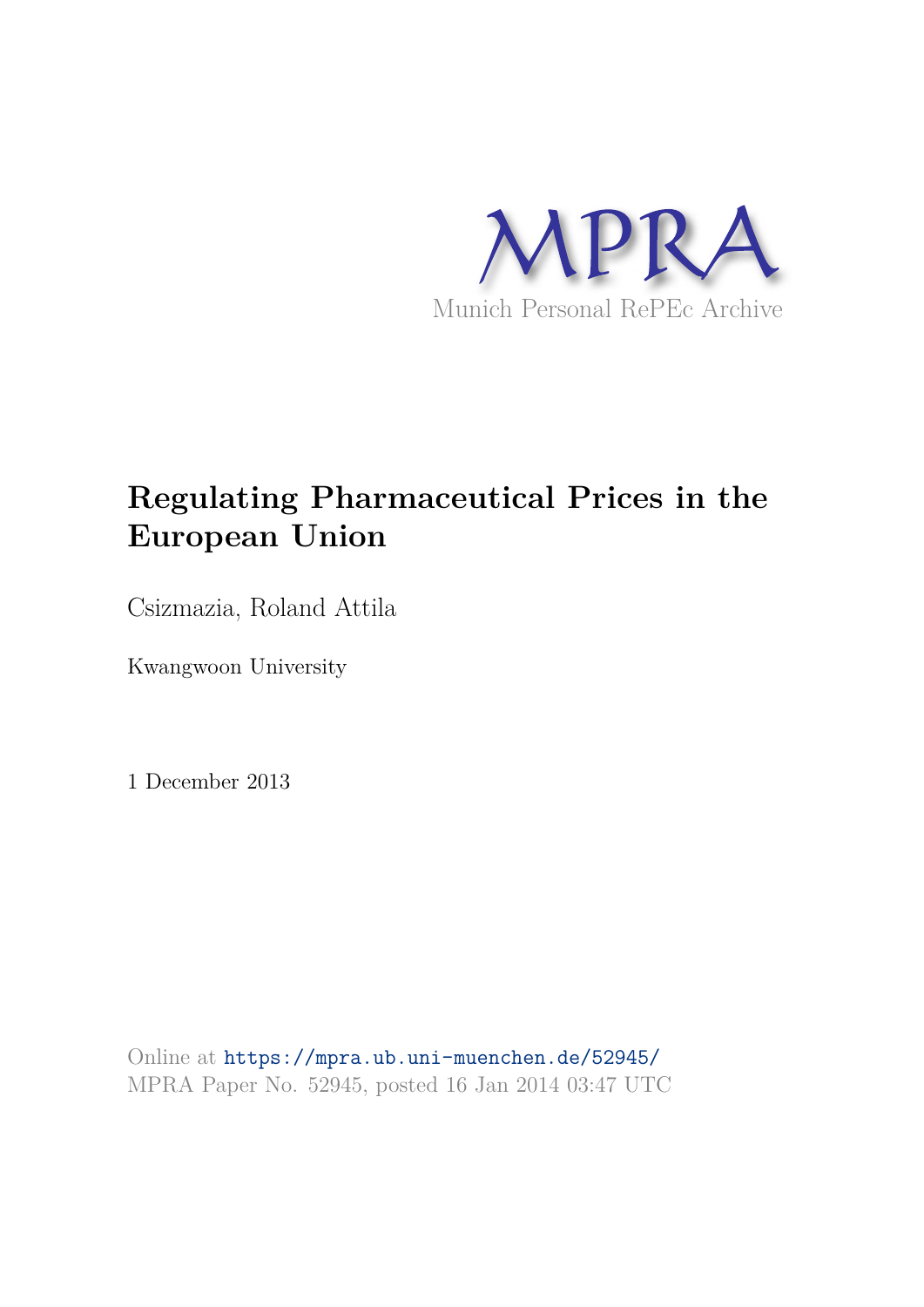# **Regulating Pharmaceutical Prices in the European Union**

# **Roland Attila Csizmazia**

Assistant Professor, Business Administration, Kwangwoon University Seoul, South Korea E-mail: csix@gmx.at

# **Abstract**

This case study aims to provide a better understanding of the necessity for regulation in the market for pharmaceuticals and to reveal the impacts of parallel trades in the European Union and how they may affect markets in the future. The pharmaceutical industry up to now has largely been regulated. Although the EU is a single market, it still has variable prices for pharmaceuticals. Consequently, the price gap and other EU-specific factors have created a great environment for parallel trades. The author has confined this study to the price regulations inside the EU before the enlargement in 2004.

**Keywords:** regulation, pharmaceutical market, European Union, parallel trade

### **Acknowledgment:**

The present research has been extended and revised at Kwangwoon University. The author would like to gratefully acknowledge the financial support granted by Kwangwoon University.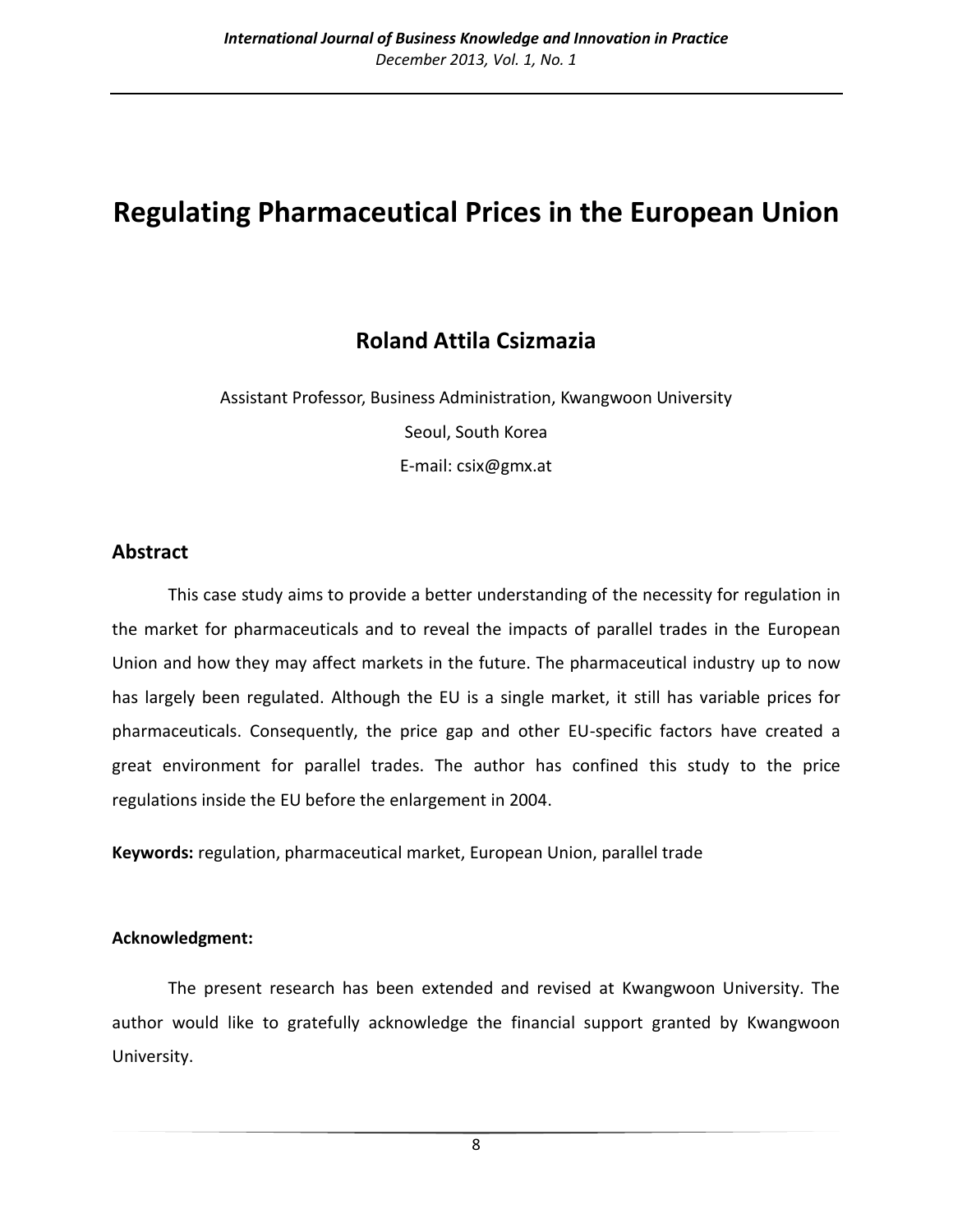# **Introduction**

 There are a multitude of reasons for regulation as participating stakeholders pursue different goals. From the perspective of government the most important objectives of regulations are expenditure control, quality and access (Maynard and Bloor, 2003). Governments in the EU frequently offer a list of reimbursable drugs and provides access to them for anybody who might not be able to pay the full price. Thus, it is obvious that people's price sensibility plays an important role when governments attempt to regulate the market. Additionally, stringent development testing must be conducted – to comply with high quality standards – before a potential drug would reach the market in order to identify both potential positive and negative effects as well as side effects. The versatility of regulations is reduced to the scope of regulations dealing with pricing within the European Union.

 Drug companies want to present themselves as entities which contribute to the improvement of the quality of life worldwide. They created various corporate slogans to persuade people of the necessity of their drugs, e.g., "Life is our life's work", and "We're part of the cure". The reality however suggests that these slogans are commercialized and introduced to obtain larger market shares in the market for pharmaceuticals rather than caring about the patients' health. Even though it is obvious that drug companies spend billions of dollars on research, it should not necessarily lead to predatory marketing. They undoubtedly could use – and largely use – legally allowed methods to influence governments that their products were the best alternative to be subsidized.

 The companies in this sector will continue to fight for and to protect their market shares, even if they may endanger the patients' lives. Numerous cases were brought to court, where the patients won the lawsuit  $-$  sadly  $-$  usually after huge negative impacts on human lives. Still they would rather follow aggressive tactics trying to lower the initial cost of developing new drugs. (Un)surprisingly innovative drugs may have no other effect than the ones developed earlier, but companies replace them in order to generate higher profits through price skimming strategies. The replacement happens as long as the older products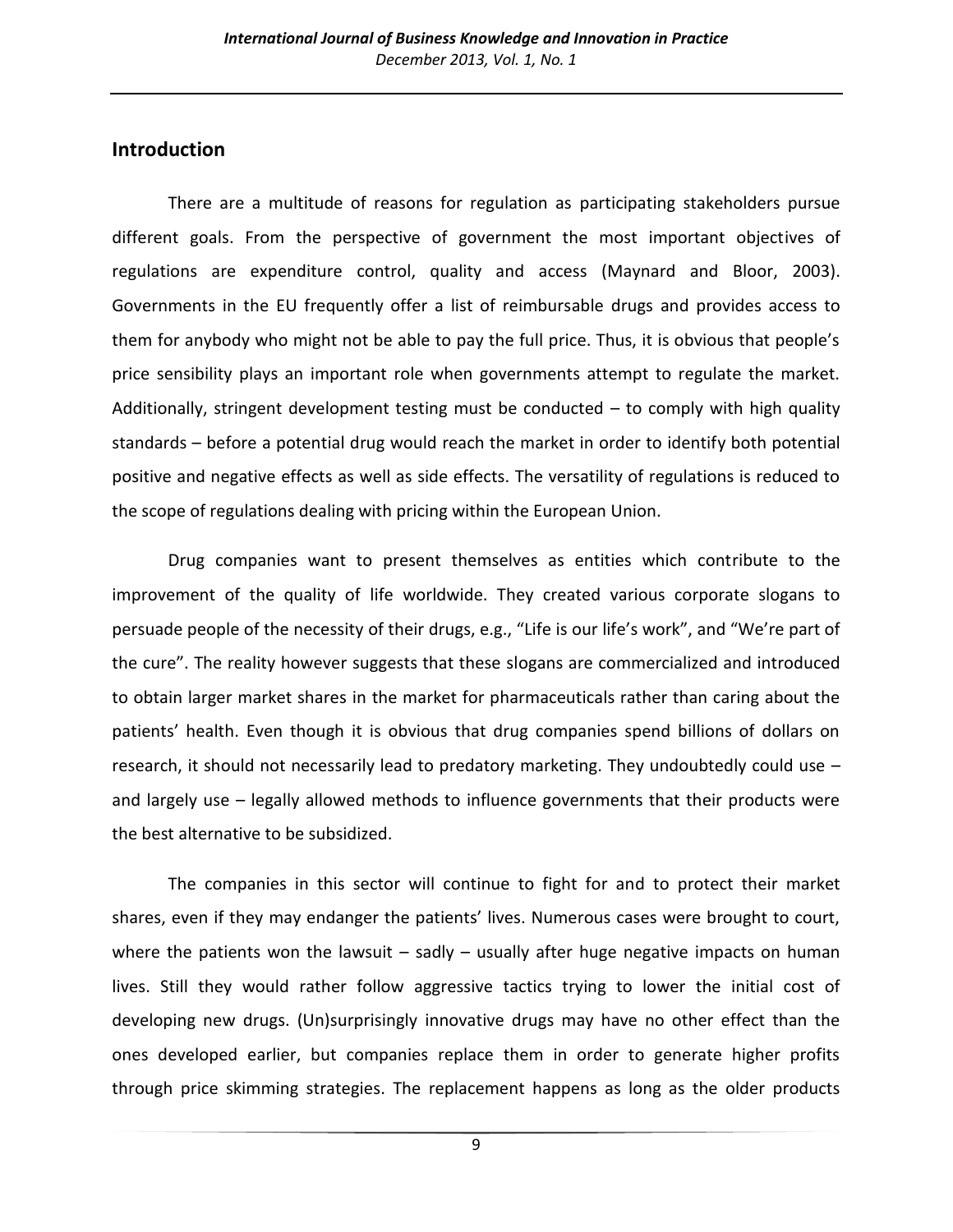continuously reach a price – as prices fall gradually – that is near to their marginal costs (Reekie, 1997). When a new drug appears in the market after obtaining approval, the drug manufacturer may not care about the proper dosage, but wants to boost the profit and the impact of the newly introduced drug on their balance sheets. They rarely care about the so important and many times emphasized balance of the human body (Olivieri, 2003). Only recently has more attention been devoted to traditional (also herbal) drugs which as a result face a huge growth in demand. Unlike profit oriented companies, producers of such pharmaceuticals have a solid base of production with thousands of years old approved herb and of natural techniques (Jia and Zhang, 2005).

 Regulation in markets have been established for a long time. While Smith described in his theory a self-regulating mechanism as an "invisible hand". In addition, neoclassical economists already had insisted that the existence of "invisible hand" was vital. Maynard Keynes stated in his book "The General Theory of Employment, Interest and Money", that the uncontrolled price mechanism would not work, so it was normally in disequilibrium and that should be corrected by the government.

 On the contrary, the monetarists argue that there is no need for intervention since they only have short-term effects and in the long-run may even lead to a potential negative effect on the price level and on the GDP of the specified country or group of countries. These arguments blur in the case of public interest, such as health (Palley, 2005). In this case actually the public goods are meant to be available for everybody at an affordable price. For that reason governments attempt to negotiate with suppliers of pharmaceuticals in order to reach a consensus related to the state-subsidized pharmaceuticals (e.g., reimbursement schemes).

#### **Parallel trade in the European Union**

This kind of legalized business is possible within the boundaries of the European Union as one of the major pillars, namely the free movement of goods and exhaustion of related rights, and is provided by the Treaty of Rome to the parallel exporters. Exporters buy the authorized pharmaceutical products in countries, where the price is significantly lower than in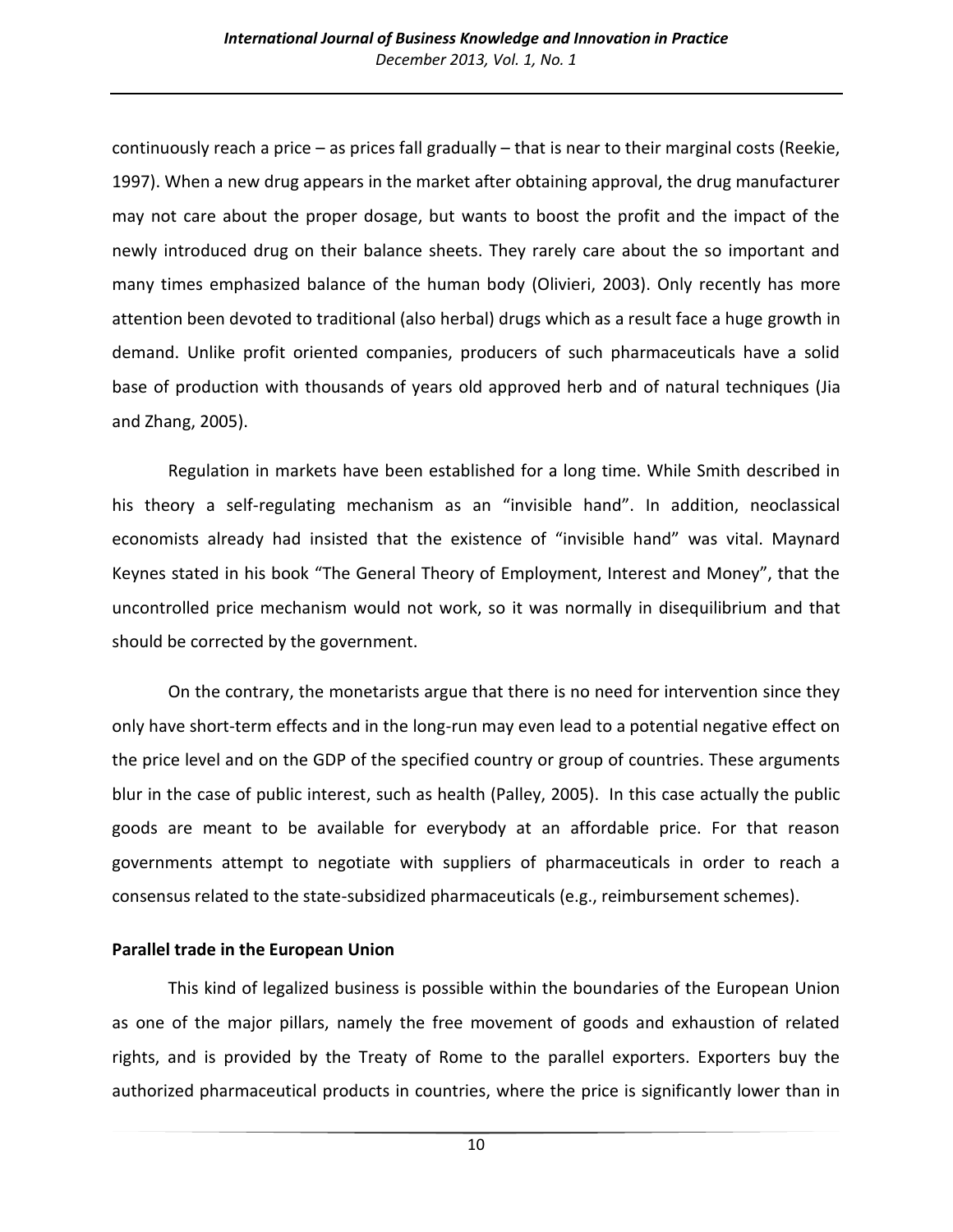the target country; then they repack the products if necessary, and supply to the countries with higher prices. They simply undercut the prices of the target countries. This activity is not new in the EU. Exporters have certain advantages besides simply the cost advantages. They usually do not need to go through a second marketing authorization procedure. But, of course, the precondition is that the product is identical or almost identical with the local product in the target member state, where this product has a same standard as the imported one.

 Before a medicinal product is placed on the market of any country in the EU, it must obtain marketing authorization. This requires the detailed information of the safety, quality and efficacy of the given product. In the EU the authorization can be issued either by one of the national regulatory authorities in accordance with Directive 2001/83/EC or by a centralized authority in accordance with the Regulation 2309/93/EC (EU 2001). The latter one allows the exporters directly to purchase the product and sell it, since it refers to the entire EU market. The states' reimbursement system  $-$  that will be exploited  $-$  gives only the allowance to specified packages of the certain drug and, therefore, the package has to be modified with the official language for the product information. Occasionally even the package size has to be changed.

 Parallel traders are often faster than manufacturers in launching their products in a particular European market. Initially the manufacturers did not count on such a rapid reimportation of their products since they believed that the traders also need significant time to evaluate the market, and determine the profit potential. However, this happened in the early phase of the parallel exportation, and since then parallel traders have become more and more sophisticated and quick. They even may be able to identify the future blockbusters before the manufacturer or the wholesaler launches them and they obtain licences rapidly. Since they sell directly to wholesalers, they can process the deals fast and load up stocks often before the manufacturer can step into the national market with the new product (Haigh, 2002).

 Several years ago, the threshold was supposed to be at 20% price difference, but the IMS Health (Haigh, 2002) has discovered remarkable cases as well, e.g., importation of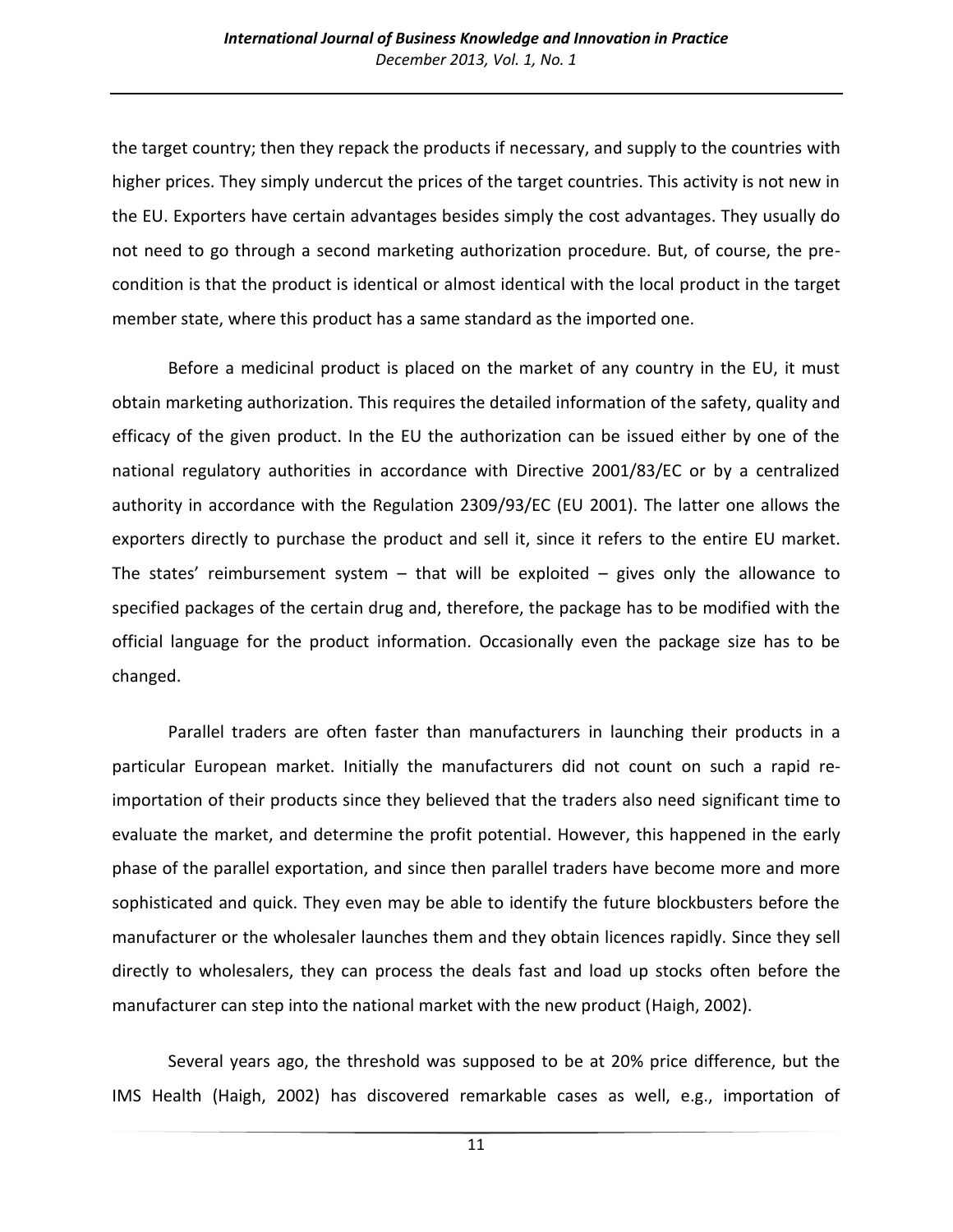pharmaceuticals having higher prices on paper in the source country than in the country of importation. This certainly was not understandable at first glance, but investigations discovered that the primary purchaser in the source country was a hospital and these particular medicinal products were discounted at these institutions. It was the hospital stock which was sold at a higher price in the other country (Haigh, 2002).

 In 2004 there were 25 countries between which these products can be dealt in parallel. Manufacturers simply tried to spread the belief that their items have different quality according to the pricing. Accordingly, they attempted to make people believe that the products having lower prices in other states also have inferior quality compared to the products which they put into the market by themselves. But the products were and are most of the times identical and the only difference might have been that the package and/or package size was/were designed in a different way. The European market has the same high quality requirements everywhere, which must be fulfilled by the manufacturers.

 Currently not just the sales of branded products suffer from the lower profits, but the traders also found the way of making more money by non-branded, generic, drugs. On parallel trades the off-patent products mean a certain threat as traders cannot sell their products so easily due to the high competition among generic products. Still when the parallel trader found a way of supply from a source country, where the price is a little lower, the product found its market in the – still high-priced – market. Through their re-importation activities the price gaps among countries have been narrowing and probably – but not necessarily – will lead to a single common market price in the future. Parallel traded pharmaceutical products are of quality and well-packaged. They cannot be distinguished from the branded products coming from the manufacturers through their actual distribution network. The market has been growing and reached about 5% of the total European market in 2002 as Figure 1 reveals.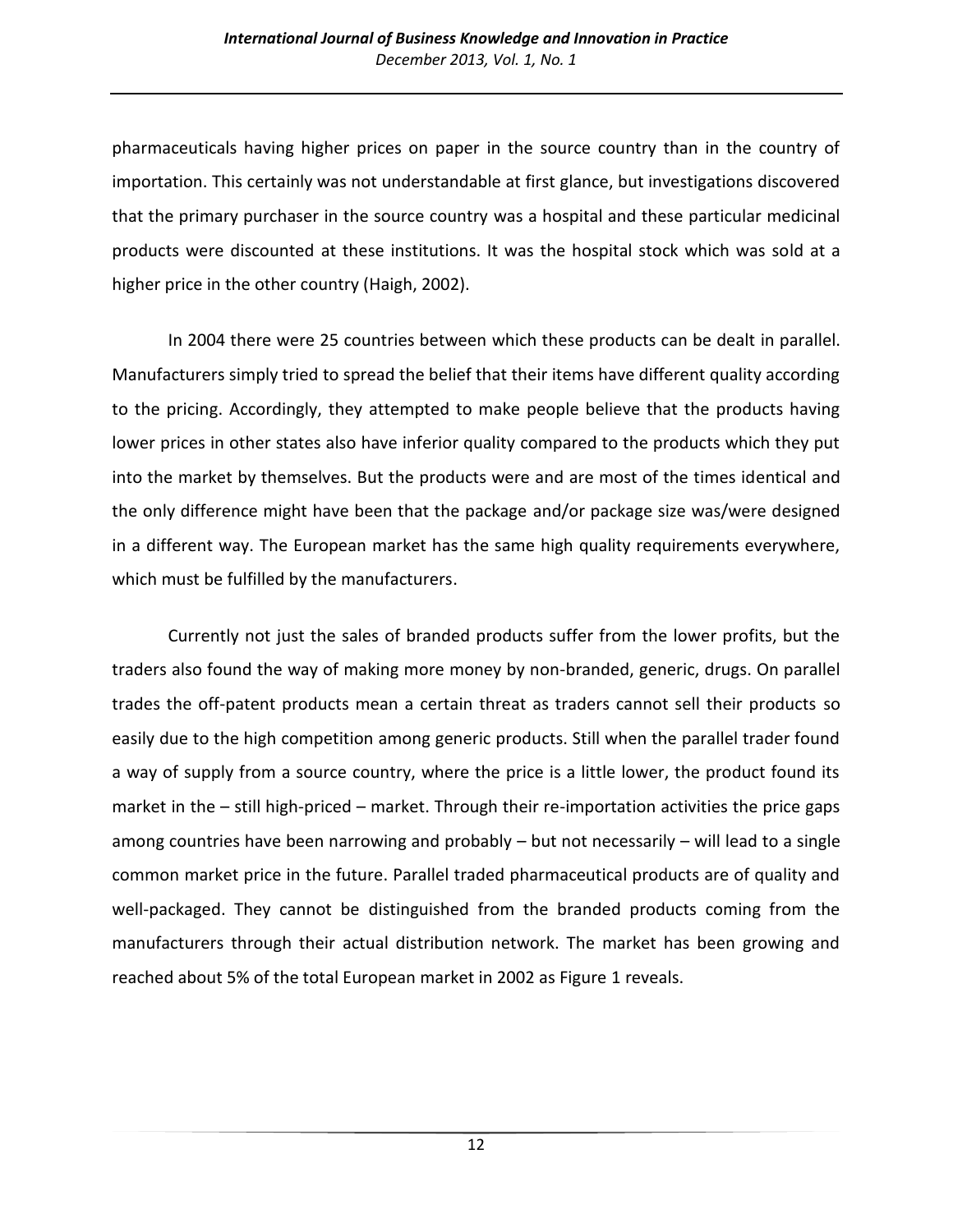

**Figure 1: Parallel Import penetration (EAASM, 2007)**

This European phenomenon is growing and will probably become a global one in the future. After parallel trades reach a significant level governments have tended to introduce different regulations to tighten parallel trades or to reduce price differences between paralleltraded pharmaceuticals and products that came through the traditional distribution channels. Accordingly, parallel traders pulled out slowly from one market and attempted to tap into other markets. The high growth represented by Figure 2 for Greece accounted for its parallel export share in its market for pharmaceuticals. The growth in Sweden slowed down while the UK and Germany reported the highest growth between 1998 and 2002 (Kanavos et al, 2004).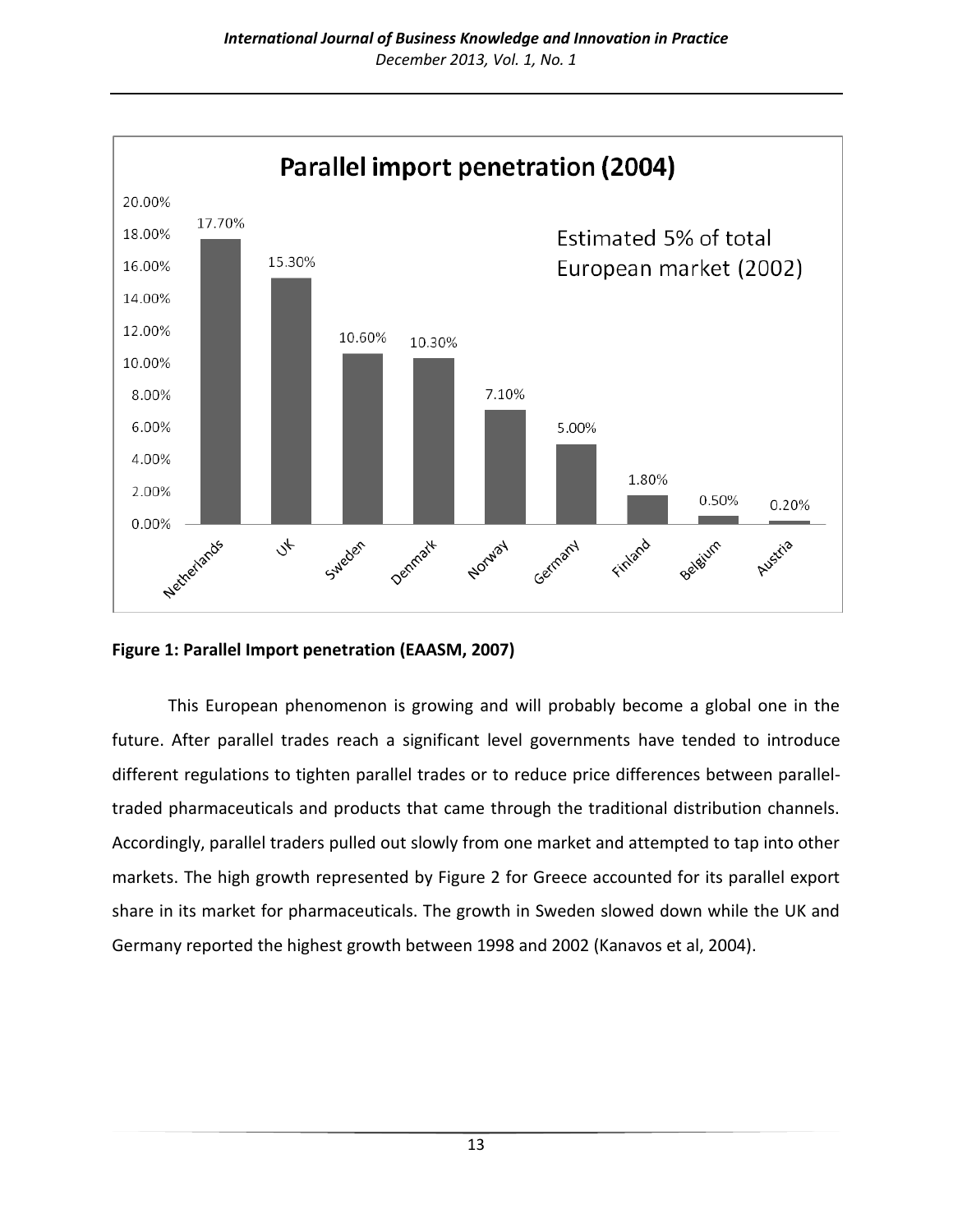

# **Figure 2: Development of market share in parallel-trades in a few EU countries (Kanavos et al, 2004)**

#### **Not only price matters**

Most of the regulation schemes of pharmaceutical markets – introduced by governments – are so complex, that even experts have problems in using them properly. Any intervention in the price setting mechanism driven by the "invisible hand" may only have short term effects and might not lead to the expected low prices at the highest general welfare. Nevertheless, governments in welfare states have to contribute to the satisfaction of demand in a socially sensible industry such as the pharmaceutical one significantly. From this point of view a combination of price reference schemes and profit control systems like PPRS seems to be the most effective and consumer-friendly, even if they may not be transparent enough (Ess et al, 2003).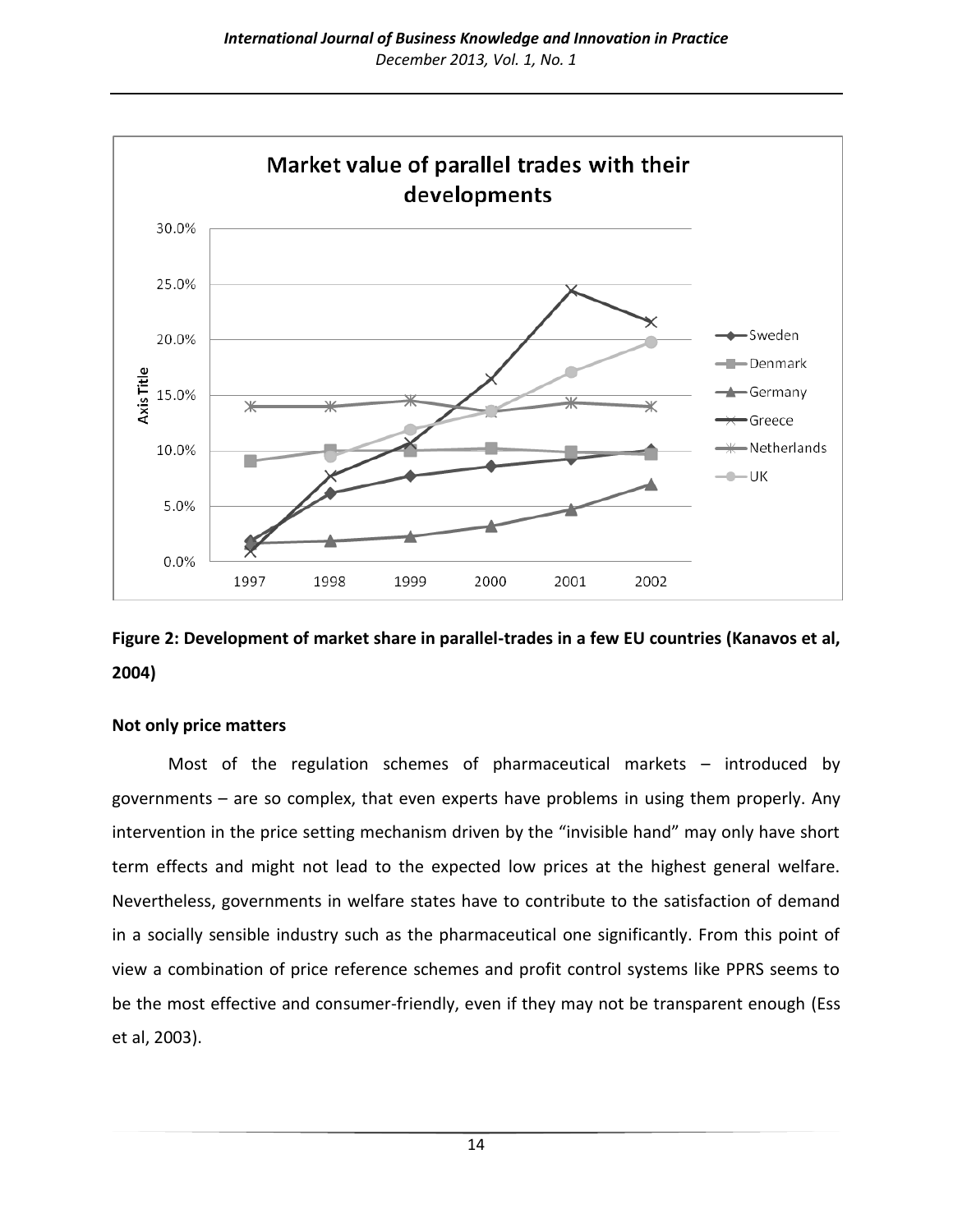Parallel trades became the consequence of complex and diverse price regulations within the European Union. The parallel trades exploit the loopholes in the law of the EU and if one market shows unfavourable tendencies traders seek for other opportunities, i.e., a solution of the problem concerning parallel trade is rather impossible during the following years. Besides, parallel trades can contribute largely to a single price or at least to less difference in prices. Danzon and Towse (2003) argue that confidential contract between the demand and the source side could wipe out parallel trades in order to maintain profit and to be able to develop new pharmaceuticals. Whereas both sides may be correct, the author considers parallel trades as not the real source of danger while fake pharmaceuticals are and the trades just started through the globalization process. This is likely to affect the major markets of the pharmaceutical manufacturers in the future largely (Balfour et al, 2005).

 Although price is a major factor, it is not the only factor for the parallel trading activities. Spain is considered as one of the cheapest states for medicinal goods and UK is as one of the most expensive states. But many times, where there is just a bit price difference, the items still can bring profit for the trader companies.

The factors, which a parallel trade can depend on:

- Product price
- The sales volume in the source country
- The sales volume in the destination country
- Price differences between the two countries
- $\bullet$  The way to acquire the product whether it is easy (Haigh, 2002).

 Since not just the price difference is a necessary pre-condition, other pre-conditions also must be considered:

• It is important to determine the volume of supply for the particular product in the market of the destination country.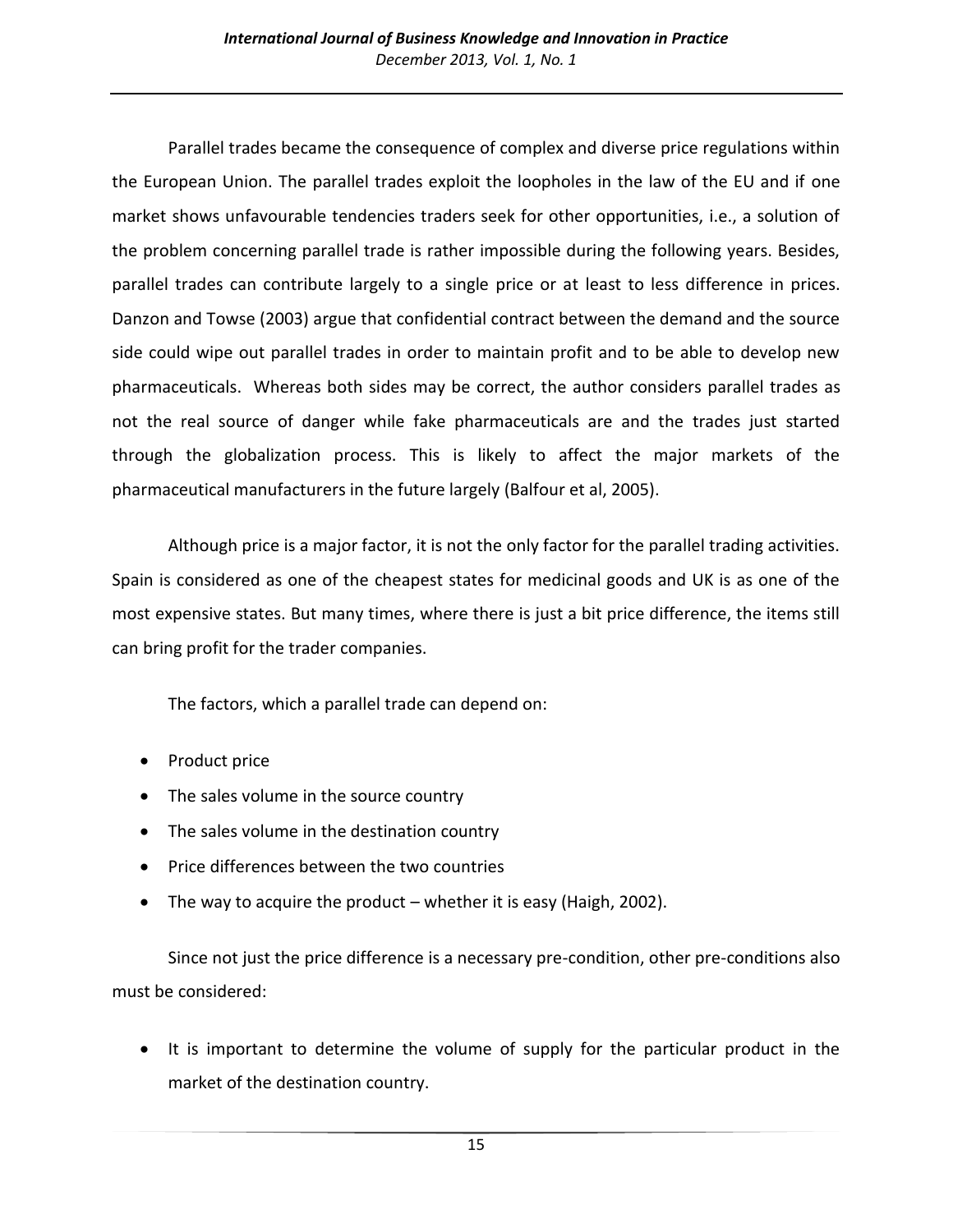- Whether regulatory conditions allow to make an adequate profit in both, the exporting and the importing, countries.
- The transportation costs between the two markets.
- Legal and regulatory conditions to allow the importer to place the product on the host market.
- As last but not least the importance of the acceptance of the product on the market by the patients, pharmacists and wholesalers

 After the parallel traders could make so much profit, the manufacturers looked for possibilities to fight back and took legal actions. According to the judgement in UK there is an important distinction between the application of trademark law and relabelled pharmaceutical products and the repacking of those.

"With that background, the judge held that all repackaging was to be treated as harmful and would only be permitted where it could be shown to inflict the 'minimum collateral damage on the [trademark and] should be as unobtrusive from a trademark point of view as possible.' The judge considered that at least two forms of packaging satisfied this requirement":

- Imitation Packaging: Packaging whose design imitates the design of the original packaging in all ways, but for the features have no trademark significance e.g., translation of the words from German to English.
- Blank Packaging: Completely plain boxes telling nothing except the proprietor's trademark. (Wearing et al, 2004)

### **When can a manufacturer oppose repacking?**

As mentioned above, the court also investigated different cases and made a way of repacking still available. Whether the pharmaceutical producers can oppose the activities of traders successfully or not depends on the following factors: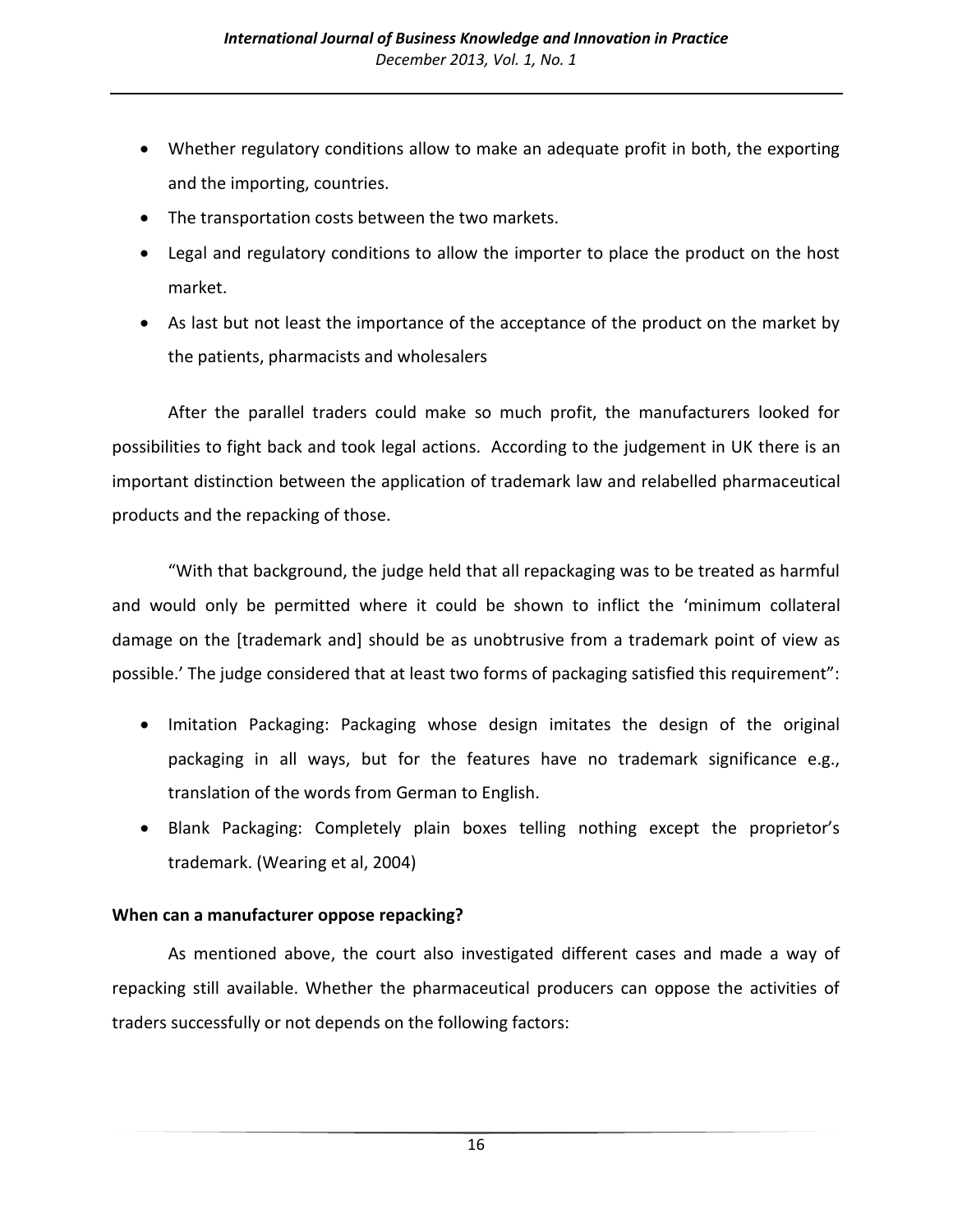Whether the parallel trader considers itself as the proprietor of the trademark and whether it gave a prior notice that the repacked pharmaceutical product will be put on sale, is a sample supplied?

-> If not, the manufacturer is entitled to oppose the marketing of the repackaged pharmaceutical product.

- Is the package design so that it protects the legitimate interest of the owner of the trademark?
	- Does the repacked product have any effect on the original condition by advertising it?
	- Is the repackaging adequate so that it does not cause any harm for the trademark (e.g., the packaging must not be defective, of poor quality or untidy; 'de-branding' and 'co-branding' must be avoided)?

-> If not, the manufacturer is entitled to oppose the marketing of the repackaged pharmaceutical product.

 Does the package show clearly, who repacked the product itself and who is the manufacturer?

-> If not, the manufacturer is entitled to oppose the marketing of the repackaged pharmaceutical product.

- "Would the trademark proprietor's exercise of his rights amount to a "disguised restriction on trade" (i.e., would it contribute to the "artificial partitioning" of the markets between Member States)?"
- Is a repackaging "objectively necessary" for the parallel importer to obtain an "effective access" to the market of the importing state?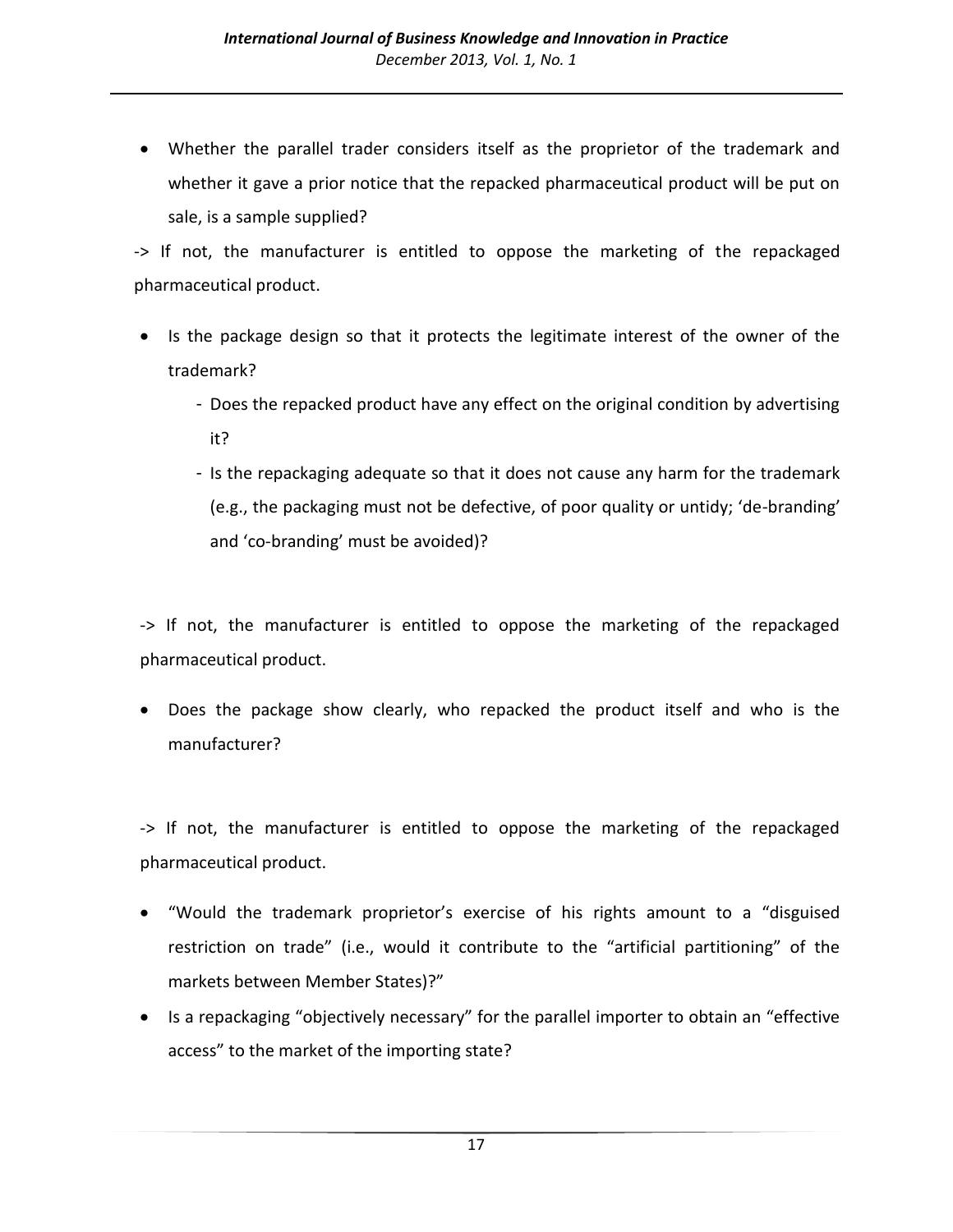-> If not, the manufacturer is entitled to oppose the marketing of the repackaged pharmaceutical product (Wearing et al, 2004).

 But if the above written criteria are met the manufacturer is not entitled to oppose the marketing of the repacked product.

## **Questions**

- 1) What are the current developments of parallel-trades in the EU?
- 2) Consider if there is any imitation of parallel trades of pharmaceuticals on other continents. If there is, what are the similarities to the European case?
- 3) Are price regulations necessary in a market like the markets for pharmaceuticals?
- 4) Are governments able to lower or stem the increase of their pharmaceutical expenditures by regulating their pharmaceutical industries?
- 5) Do parallel trades reduce price differences between countries? Do the prices lead to a better price control?
- 6) Does parallel trade contribute to welfare at the end?

## **References**

Balfour F., Matlack C., Barrett A., Capell K., Roberts, D., Wheatley, J., Symonds, C. W., Magnusson P., Brady D., (2005) Fakes!, *Businessweek*, 6 February, http://www.businessweek.com/stories/2005-02-06/fakes, accessed 22 October 2013

Danzon, M. P. and Towse, A. (2003) Differential Pricing for Pharmaceuticals: Reconciling Access, R&D and Patents. *International Journal of Health Care Finance and Economics* 3 (3): 183-205.

EAASM (2007) European Patient Safety and Parallel Pharmaceutical Trade – a potential public health disaster? European Alliance for Access to Safe Medicines and Dr Jonathan Harper, 13 November,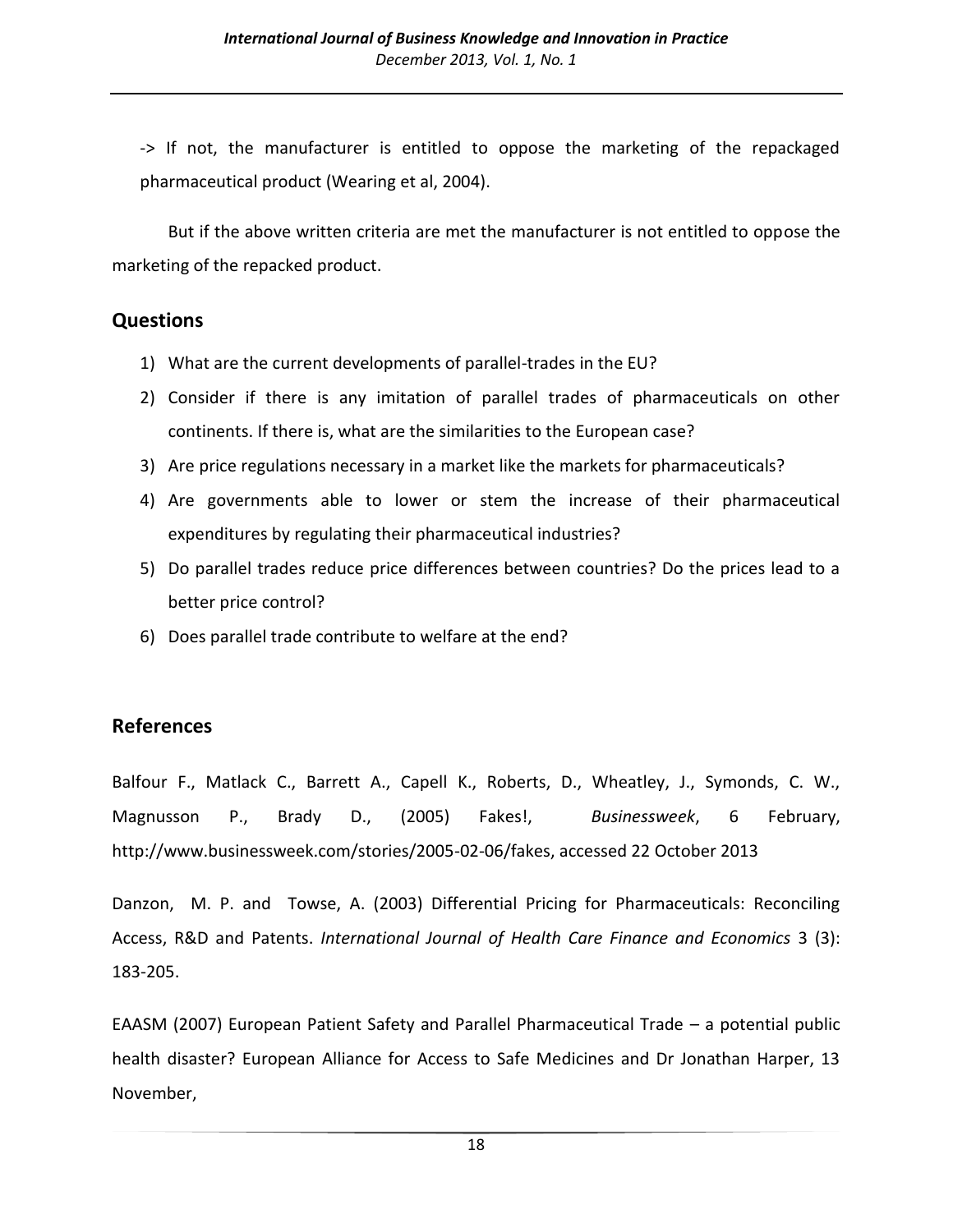http://www.europeanbraincouncil.org/pdfs/Publications\_/Harper%20Report%20Summary.pdf, accessed 22 October 2013.

Ess, M. S., Schneeweiss, S. and Szucs, T. D. (2003) European Healthcare Policies for Controlling Drug Expenditure. *PharmacoEconomics* 21 (2): 89-103.

EU (2001) Directive 2001/83/EC of The European Parliament and of The Council . *Official Journal of the European Communities* 44/L311: 67-119.

Haigh, J. (2002) Parallel trade – the number one concern in Europe. *IM Health Report*, 30 October, http://lists.essential.org/pipermail/ip-health/2004-February/005992.html, accessed 22 October 2013.

Jia, W. and Zhang, L. (2005) Challenges and Opportunities in the Chinese Herbal Drug Industry. In: Zhang, L., Demain, A. L. (eds.) *Natural Products: Drug Discovery and Therapeutic Medicine*. Totowa and New Jersey: Humana Press, pp. 229-250.

Kanavos, P., Costa-i-Font, J., Merkur, S., Gemmill, M. (2004) The economic impact of pharmaceutical parallel trade in European union member states: a stakeholder analysis. *LSE Special Research Paper*: p. 147

Maynard A. and Bloor K. (2003) Dilemmas In Regulation Of The Market For Pharmaceuticals. *Health Affairs* 22 (3): 31-41, doi: 10.1377/hlthaff.22.3.31

Mossialos, E., Mrazek, M.,Walley, T. (2004) *Regulating pharmaceuticals in Europe: striving for efficiency, equity and quality.* Berkshire: Open University Press

Olivieri, N. F. (2003) Patients' health or company profits? The commercialisation of academic research. *Science and Engineering Ethics* 9 (1): 29-41.

Palley, T. (2005) From Keynesianism to Neoliberalism: Shifting Paradigms in Economics. In: Saad-Filho, A. and Johnson, D. (eds.) *Neoliberalism a Critical Reader*. London: Pluto Press, pp. 20-29.